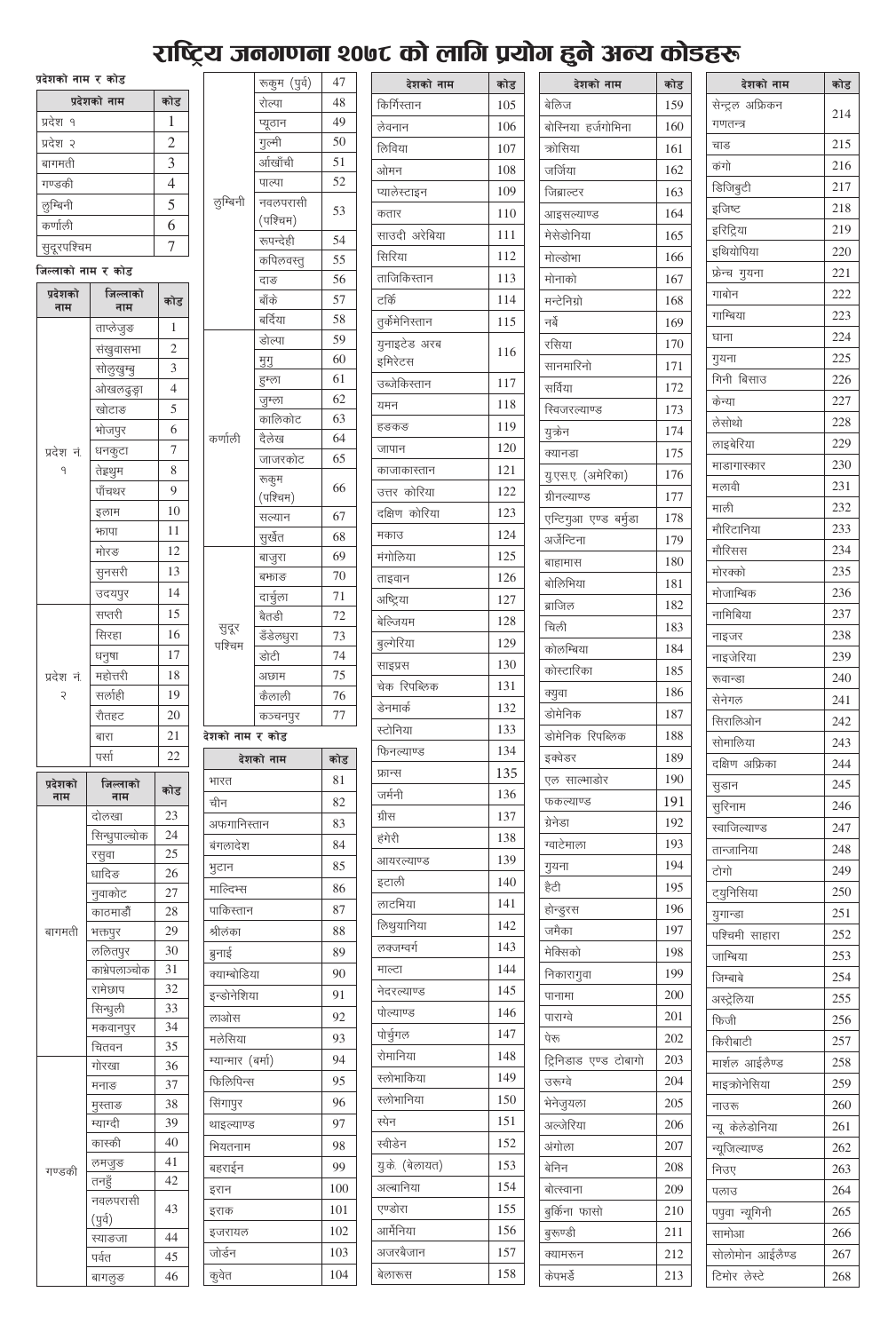| देशको नाम          | कोड |
|--------------------|-----|
| टोङगा              | 269 |
| टुभालु             | 270 |
| भानुआतु            | 271 |
| अन्य देश           | 996 |
| देशको नाम थाहा छैन | 998 |

| जातजातिको नाम<br>कोड<br>क्षेत्री<br>1<br>$\overline{c}$<br>ब्राह्मण - पहाड<br>3<br>मगर<br>$\overline{4}$<br>थारु<br>5<br>तामाङ्<br>6<br>नेवार<br>$\overline{7}$<br>कामी<br>8<br>मुसलमान<br>9<br>यादव<br>10<br>राई<br>11<br>गुरुङ्ग<br>दमाई/ढोली<br>12<br>13<br>ठकुरी<br>14<br>लिम्बु<br>15<br>सार्की<br>तेली<br>16<br>17<br>चमार/हरिजन/राम<br>18<br>कोइरी/कुशवाहा<br>19<br>मुसहर<br>20<br>कुर्मी<br>21<br>सन्यासी/दशनामी<br>22<br>धानुक<br>23<br>दुसाध/पासवान/पासी<br>24<br>मल्लाह<br>25<br>केवट<br>26<br>कथबनियाँ<br>27<br>ब्राह्मण-तराई<br>28<br>कलवार<br>29<br>कानु<br>30<br>कुमाल<br>31<br>घर्ती/भूजेल<br>32<br>हजाम/ठाकुर<br>33<br>राजबंशी<br>34<br>शेर्पा<br>35<br>धोवी<br>36<br>तत्मा/तत्वा<br>37<br>लोहार<br>38<br>खत्वे<br>39<br>सुँडी<br>40<br>दनुवार<br>हलुवाई<br>41<br>42<br>मार्भा<br>43<br>बरई<br>44<br>बिन | जातजातिको नाम र कोड |  |
|---------------------------------------------------------------------------------------------------------------------------------------------------------------------------------------------------------------------------------------------------------------------------------------------------------------------------------------------------------------------------------------------------------------------------------------------------------------------------------------------------------------------------------------------------------------------------------------------------------------------------------------------------------------------------------------------------------------------------------------------------------------------------------------------------------------------------|---------------------|--|
|                                                                                                                                                                                                                                                                                                                                                                                                                                                                                                                                                                                                                                                                                                                                                                                                                           |                     |  |
|                                                                                                                                                                                                                                                                                                                                                                                                                                                                                                                                                                                                                                                                                                                                                                                                                           |                     |  |
|                                                                                                                                                                                                                                                                                                                                                                                                                                                                                                                                                                                                                                                                                                                                                                                                                           |                     |  |
|                                                                                                                                                                                                                                                                                                                                                                                                                                                                                                                                                                                                                                                                                                                                                                                                                           |                     |  |
|                                                                                                                                                                                                                                                                                                                                                                                                                                                                                                                                                                                                                                                                                                                                                                                                                           |                     |  |
|                                                                                                                                                                                                                                                                                                                                                                                                                                                                                                                                                                                                                                                                                                                                                                                                                           |                     |  |
|                                                                                                                                                                                                                                                                                                                                                                                                                                                                                                                                                                                                                                                                                                                                                                                                                           |                     |  |
|                                                                                                                                                                                                                                                                                                                                                                                                                                                                                                                                                                                                                                                                                                                                                                                                                           |                     |  |
|                                                                                                                                                                                                                                                                                                                                                                                                                                                                                                                                                                                                                                                                                                                                                                                                                           |                     |  |
|                                                                                                                                                                                                                                                                                                                                                                                                                                                                                                                                                                                                                                                                                                                                                                                                                           |                     |  |
|                                                                                                                                                                                                                                                                                                                                                                                                                                                                                                                                                                                                                                                                                                                                                                                                                           |                     |  |
|                                                                                                                                                                                                                                                                                                                                                                                                                                                                                                                                                                                                                                                                                                                                                                                                                           |                     |  |
|                                                                                                                                                                                                                                                                                                                                                                                                                                                                                                                                                                                                                                                                                                                                                                                                                           |                     |  |
|                                                                                                                                                                                                                                                                                                                                                                                                                                                                                                                                                                                                                                                                                                                                                                                                                           |                     |  |
|                                                                                                                                                                                                                                                                                                                                                                                                                                                                                                                                                                                                                                                                                                                                                                                                                           |                     |  |
|                                                                                                                                                                                                                                                                                                                                                                                                                                                                                                                                                                                                                                                                                                                                                                                                                           |                     |  |
|                                                                                                                                                                                                                                                                                                                                                                                                                                                                                                                                                                                                                                                                                                                                                                                                                           |                     |  |
|                                                                                                                                                                                                                                                                                                                                                                                                                                                                                                                                                                                                                                                                                                                                                                                                                           |                     |  |
|                                                                                                                                                                                                                                                                                                                                                                                                                                                                                                                                                                                                                                                                                                                                                                                                                           |                     |  |
|                                                                                                                                                                                                                                                                                                                                                                                                                                                                                                                                                                                                                                                                                                                                                                                                                           |                     |  |
|                                                                                                                                                                                                                                                                                                                                                                                                                                                                                                                                                                                                                                                                                                                                                                                                                           |                     |  |
|                                                                                                                                                                                                                                                                                                                                                                                                                                                                                                                                                                                                                                                                                                                                                                                                                           |                     |  |
|                                                                                                                                                                                                                                                                                                                                                                                                                                                                                                                                                                                                                                                                                                                                                                                                                           |                     |  |
|                                                                                                                                                                                                                                                                                                                                                                                                                                                                                                                                                                                                                                                                                                                                                                                                                           |                     |  |
|                                                                                                                                                                                                                                                                                                                                                                                                                                                                                                                                                                                                                                                                                                                                                                                                                           |                     |  |
|                                                                                                                                                                                                                                                                                                                                                                                                                                                                                                                                                                                                                                                                                                                                                                                                                           |                     |  |
|                                                                                                                                                                                                                                                                                                                                                                                                                                                                                                                                                                                                                                                                                                                                                                                                                           |                     |  |
|                                                                                                                                                                                                                                                                                                                                                                                                                                                                                                                                                                                                                                                                                                                                                                                                                           |                     |  |
|                                                                                                                                                                                                                                                                                                                                                                                                                                                                                                                                                                                                                                                                                                                                                                                                                           |                     |  |
|                                                                                                                                                                                                                                                                                                                                                                                                                                                                                                                                                                                                                                                                                                                                                                                                                           |                     |  |
|                                                                                                                                                                                                                                                                                                                                                                                                                                                                                                                                                                                                                                                                                                                                                                                                                           |                     |  |
|                                                                                                                                                                                                                                                                                                                                                                                                                                                                                                                                                                                                                                                                                                                                                                                                                           |                     |  |
|                                                                                                                                                                                                                                                                                                                                                                                                                                                                                                                                                                                                                                                                                                                                                                                                                           |                     |  |
|                                                                                                                                                                                                                                                                                                                                                                                                                                                                                                                                                                                                                                                                                                                                                                                                                           |                     |  |
|                                                                                                                                                                                                                                                                                                                                                                                                                                                                                                                                                                                                                                                                                                                                                                                                                           |                     |  |
|                                                                                                                                                                                                                                                                                                                                                                                                                                                                                                                                                                                                                                                                                                                                                                                                                           |                     |  |
|                                                                                                                                                                                                                                                                                                                                                                                                                                                                                                                                                                                                                                                                                                                                                                                                                           |                     |  |
|                                                                                                                                                                                                                                                                                                                                                                                                                                                                                                                                                                                                                                                                                                                                                                                                                           |                     |  |
|                                                                                                                                                                                                                                                                                                                                                                                                                                                                                                                                                                                                                                                                                                                                                                                                                           |                     |  |
|                                                                                                                                                                                                                                                                                                                                                                                                                                                                                                                                                                                                                                                                                                                                                                                                                           |                     |  |
|                                                                                                                                                                                                                                                                                                                                                                                                                                                                                                                                                                                                                                                                                                                                                                                                                           |                     |  |
|                                                                                                                                                                                                                                                                                                                                                                                                                                                                                                                                                                                                                                                                                                                                                                                                                           |                     |  |
|                                                                                                                                                                                                                                                                                                                                                                                                                                                                                                                                                                                                                                                                                                                                                                                                                           |                     |  |
|                                                                                                                                                                                                                                                                                                                                                                                                                                                                                                                                                                                                                                                                                                                                                                                                                           |                     |  |
|                                                                                                                                                                                                                                                                                                                                                                                                                                                                                                                                                                                                                                                                                                                                                                                                                           |                     |  |

| नातजातिक <mark>ो</mark> नाम    | कोड |
|--------------------------------|-----|
| नुनीया                         | 45  |
| वेपाङ्ग/प्रज <mark>ा</mark>    | 46  |
| सोनार                          | 47  |
| कुम्हार                        | 48  |
| सुनुवार                        | 49  |
| <mark>ऑंतर/सरदार</mark>        | 50  |
| काहर                           | 51  |
| सतार/सन्थाल                    | 52  |
| मारवाडी                        | 53  |
| कायस्थ                         | 54  |
| राजपूत                         | 55  |
| बादी                           | 56  |
| फांगड/धागर                     | 57  |
| गनगाई                          | 58  |
| लोध                            | 59  |
| बढई                            | 60  |
| थामी                           | 61  |
| कुलुङ                          | 62  |
| बंगाली                         | 63  |
| गडेरी/ <mark>भेडियार</mark>    | 64  |
| धेमाल                          | 65  |
| याक्खा                         | 66  |
| घले                            | 67  |
| ताजपुरीया                      | 68  |
| खवास                           | 69  |
| दराइ                           | 70  |
| माली                           | 71  |
| धुनीया                         | 72  |
| पहारी                          | 73  |
| राजधोव                         | 74  |
| मोटे                           | 75  |
| डोम                            | 76  |
| थकाली                          | 77  |
| कोरी                           | 78  |
| छन्त्याल/छन्तेल                | 79  |
| इयोल्मो                        | 80  |
| बोटे                           | 81  |
| राजभर                          | 82  |
| बरामो/बराम/बरा <mark>मु</mark> | 83  |
| पंजाबी/सिख                     | 84  |
| नाछिरिङ                        | 85  |
| याम्फु                         | 86  |
| गाइने                          | 87  |
| वाम्लिङ                        | 88  |
| आठपहरिया                       | 89  |
| जेरेल                          | 90  |
| दुरा                           | 91  |
| सरवरिया                        | 92  |
| मेचे                           | 93  |
| बान्तवा                        | 94  |

| जातजातिको नाम        | कोड            |
|----------------------|----------------|
| राजी                 | 95             |
| डोल्पो               | 96             |
| हलखोर                | 97             |
| व्यासी/सौका          | 98             |
| अमात                 | 99             |
| थुलुङ                | 100            |
| लेप्चा               | 101            |
| पथ्थरकट्टा/कुशवाडिया | 102            |
| मेवाहाङ              | 103            |
| बाहिङ                | 104            |
| नटुवा                | 105            |
| हायु                 | 106            |
| धन्कार/धरिकार        | 107            |
| ल्होपा               | 108            |
| मुण्डा               | 109            |
| देव                  | 110            |
| ढाँडी                | 111            |
| कमर                  | 112            |
| किसान                | 113            |
| साम्पाङ              | 114            |
| कोचे                 | 115            |
| ल्होमी               | 116            |
| खालिङ                | 117            |
| तोप्केगोला           | 118            |
| चिडिमार              | 119            |
| वालुङ                | 120            |
| लोहारूङ              | 121            |
| कलार                 | 122            |
| राउटे                | 123            |
| नुराङ                | 124            |
| कुशुण्डा             | 125            |
| राना थारु            | 126            |
| भूमिहार              | 127            |
| विदेशी               | 995            |
| अन्य () खुलाउने      |                |
| भाषाको नाम र कोड     |                |
| भाषाको नाम           | कोड            |
| नेपाली               | 1              |
| मैथिली               | $\overline{c}$ |
| भोजपुरी              | 3              |
| थारु                 | $\overline{4}$ |
| तामाङ्ग              | 5              |
| नेवारी               | 6              |
| बज्जिका              | 7              |
| मगर                  | 8              |
| डोटेली               | 9              |
| उर्दु                | 10             |
| अवधी                 | 11             |
| लिम्बू               | 12             |
| गुरुङ्ग              | 13             |
| <u> ਡੈਰ.ਟੇਡੀ</u>     | 14             |

| भाषाको नाम                   | कोड      |
|------------------------------|----------|
| राई                          | 15       |
| अछामी                        | 16       |
| बान्तवा                      | 17       |
| राजबंशी                      | 18       |
| शेर्पा                       | 19       |
| हिन्दी                       | 20       |
| वाम्लिङ                      | 21       |
| बभगङ्गी                      | 22       |
| सन्थाली                      | 23       |
| चेपाङ्ग                      | 24       |
| दनुवार                       | 25       |
| सुनुवार                      | 26       |
| मगही                         | 27       |
| उराउँ/उराउ                   | 28       |
|                              | 29       |
| कुलुङ                        | 30       |
| खाम                          | 31       |
| राजस्थानी                    | 32       |
| मार्भा                       |          |
| थामी                         | 33<br>34 |
| भुजेल<br>—                   |          |
| बङला                         | 35       |
| थुलुङ                        | 36       |
| याक्खा                       | 37       |
| धिमाल                        | 38       |
| ताजपुरीया                    | 39       |
| अंगिका                       | 40       |
| साम्पाङ                      | 41       |
| खालिङ                        | 42       |
| याम्बुले                     | 43       |
| कुमाल                        | 44       |
| दरई                          | 45       |
| बाहिङ                        | 46       |
| बाजुरेली                     | 47       |
| इयोल्मो/योल्म <mark>ो</mark> | 48       |
| नाछिरिङ्ग                    | 49       |
| याम्फु/याम्फे                | 50       |
| बोटे                         | 51       |
| घले                          | 52       |
| डुमी                         | 53       |
| लाप्चा                       | 54       |
| पुमा                         | 55       |
| डुङ्माली                     | 56       |
| दार्चुलेली                   | 57       |
| आठपहरिया                     | 58       |
| थकाली                        | 59       |
| जिरेल                        | 60       |
| मेवाहाङ                      | 61       |
| सांकेतिक भा <mark>षा</mark>  | 62       |
| तिबेतियन                     | 63       |
| मेचे                         | 64       |
| छन्त्याल                     | 65       |
| राजी                         | 66       |
| लोहोरुङ                      | 67       |
|                              | 68       |
| छिन्ताङ                      |          |

| भाषाको नाम         | कोड |
|--------------------|-----|
| गनगाई              | 69  |
| पहरी               | 70  |
| दैलेखी             | 71  |
| ल्होपा             | 72  |
| दुरा               | 73  |
| कोचे               | 74  |
| छिलिङ              | 75  |
| अंग्रेजी           | 76  |
| जेरो/जेरुङ         | 77  |
| खस                 | 78  |
| संस्कृत            | 79  |
| डोल्पाली           | 80  |
|                    | 81  |
| हायु/भायु          | 82  |
| तिलुङ<br>कोयी      | 83  |
|                    |     |
| किसान              | 84  |
| वालिङ/वालुङ        | 85  |
| मुसलमान            | 86  |
| हरियान्वी          | 87  |
| जु़म्ली            | 88  |
| पन्जाबी            | 89  |
| ल्होमी             | 90  |
| बेल्हारे           | 91  |
| ओरिया              | 92  |
| सोनहा              | 93  |
| सिन्धी             | 94  |
| डडेल्धुरी          | 95  |
| व्यॉसी             | 96  |
| आसामी              | 97  |
| खाम्ची/राउटे       | 98  |
| साम                | 99  |
| मनाङे              | 100 |
| धुलेली             | 101 |
| फाङदुवाली          | 102 |
| सुरेल              | 103 |
| माल्पाण्डे         | 104 |
| चाइनिज             | 105 |
| खरिया              | 106 |
|                    | 107 |
| कुर्माली           | 108 |
| बराम               | 109 |
| लिङखिम             |     |
| सधनी               | 110 |
| कागते              | 111 |
| जोङ्खा             | 112 |
| बनकरिया            | 113 |
| काइके              | 114 |
| गढवाली             | 115 |
| फ्रेन्च            | 116 |
| मिजो               | 117 |
| कुकी               | 118 |
| कुशुण्डा           | 119 |
| रसियन              | 120 |
| स्पेनीस            | 121 |
| नागामिज            | 122 |
| अरबी               | 123 |
| () खुलाउने<br>अन्य |     |
|                    |     |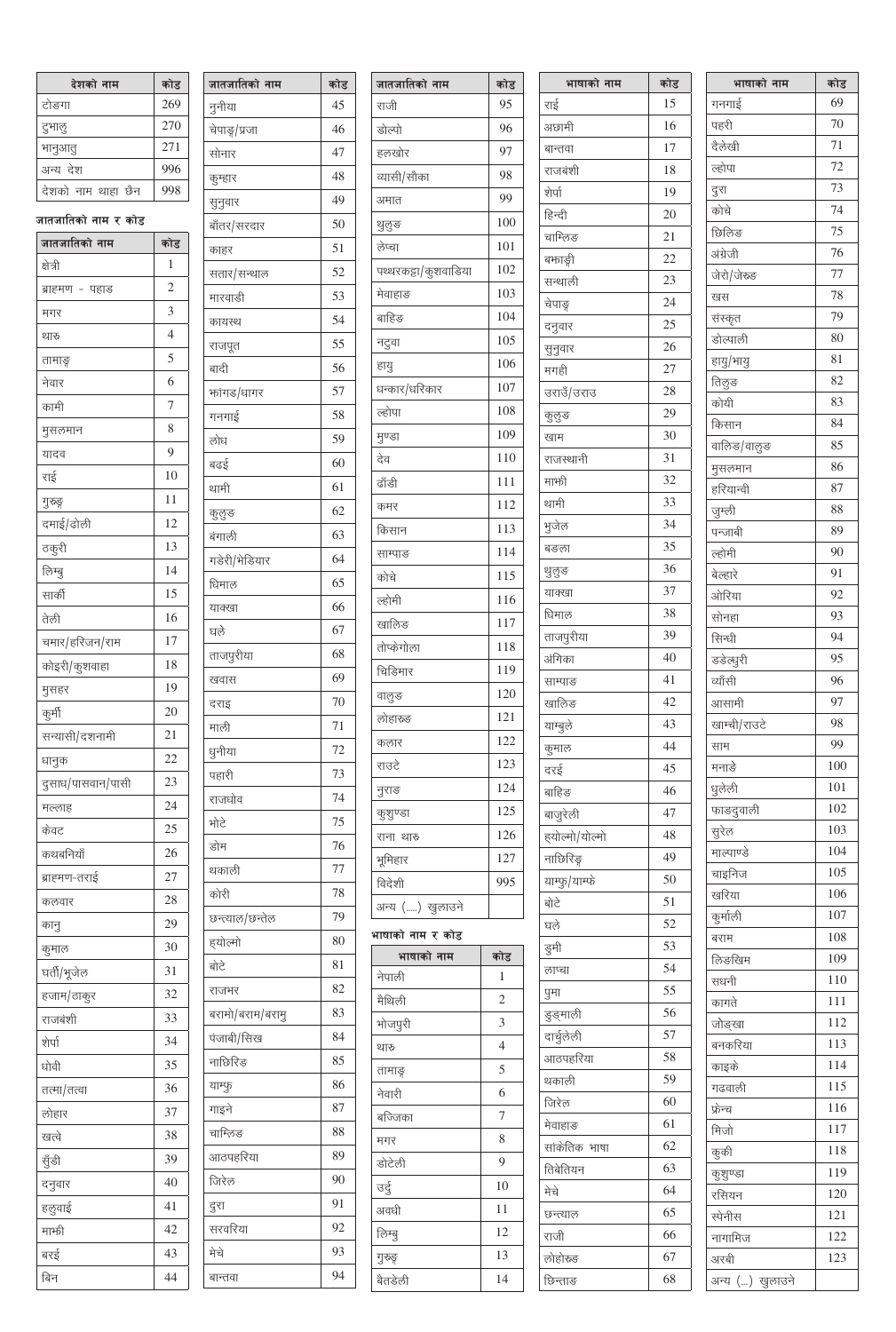# राष्ट्रिय जनगणना २०७८ को लागि तयार गरिएको कोडहरू

### आर्थिक काम (पेशा) को वर्गीकरण र कोडहरू

| पेशा                                                             | विस्तृतीकरण                                                                                                                                                                                                                                                                                                                                                                                                                                                                                                                                                                                                                                                                                                                                                                                                                                               | कोड      |
|------------------------------------------------------------------|-----------------------------------------------------------------------------------------------------------------------------------------------------------------------------------------------------------------------------------------------------------------------------------------------------------------------------------------------------------------------------------------------------------------------------------------------------------------------------------------------------------------------------------------------------------------------------------------------------------------------------------------------------------------------------------------------------------------------------------------------------------------------------------------------------------------------------------------------------------|----------|
| सशस्त्र सैनिक अधिकारीहरू                                         | नेपाली सेना अन्तर्गत काम गर्ने सबै जवान देखि प्रमुख सम्मका प्राविधिक तथा अप्राविधिक सबै सैनिक अधिकारीहरु ।<br>$\bullet$                                                                                                                                                                                                                                                                                                                                                                                                                                                                                                                                                                                                                                                                                                                                   | $\Omega$ |
| व्यवस्थापकहरू                                                    | राष्ट्रपति, उपराष्ट्रपति, प्रधानमन्त्री, मन्त्रीहरू, सांसदहरू, गाउँ नगरका प्रमुखहरू, वडा अध्यक्ष तथा वडा सदस्यहरु लगायत राजनीतिक दलका पदाधिकारीहरु<br>(तलब ज्याला लिई पार्टीको काम गर्ने)<br>संवैधानिक निकायका प्रमुख तथा सदस्यहरू, अन्य केन्द्रीय तथा प्रादेशिक सरकारी निकायका सचिवहरु, प्रमुखहरू, महाशाखा प्रमुखहरू,<br>सार्वजनिक संस्थान, बैंक तथा वित्तीय संस्था, स्कूल, कलेज तथा विश्वविद्यालय, औद्योगिक प्रतिष्ठान, कृषि तथा वन, विज्ञापन, बिक्री तथा बजार, आपूर्ति,<br>बालबालिका तथा वृद्धवृद्धा लगायतका समाज कल्याण केन्द्र, निर्माण व्यवसाय, स्वास्थ्य संस्था, होटेल तथा रेष्ट्रेण्ट, खेलकुद तथा मनोरञ्जन केन्द्र, गैरसरकारी<br>संघ संस्थाका प्रमुखहरू, महाप्रबन्धक, प्रबन्धक तथा सञ्चालकहरू,<br>प्रशासनका अधिकृतहरु, कानूनका अधिकृतहरु, अनुसन्धान अधिकृतहरु,<br>नेपाल प्रहरी तथा सशस्त्र प्रहरीका निरीक्षक वा सो भन्दा माथिका प्रहरी अधिकृतहरु। |          |
| पेशाविदहरू                                                       | वैज्ञानिकहरू, जलवायु विज्ञहरु, कृषि वन र माछापालन विशेषज्ञहरू, इन्जिनियर, आर्किटेक्ट, योजनाकार, सर्भेयर, डिजाइनर, प्राविधिक अधिकृतहरु<br>$\bullet$<br>मेडिकल प्राक्टिसनरहरू, नर्सिङ तथा प्रस् <b>ति लगायतका स्वास्थ्यका पेशाविद्</b> हरू, विभिन्न चिकित्सकहरू, चिकित्सा तथा औषधिको बिकी प्रतिनिधि<br>पूर्व प्राथमिक शिक्षकदेखि विश्वविद्यालयका प्राध्यापकहरू, तालिम अधिकृतहरु<br>वित्तीय / बजार विश्लेषकहरू.<br>सूचना प्रविधिका विज्ञहरू, सफ्टवेयर डेभलपर तथा प्रोग्रामर,<br>अधिवक्ता तथा न्यायाधीश तथा कानुनविद्हरू,<br>अर्थशास्त्री, समाजशास्त्री, तथ्याङुशास्त्री, राजनीतिक विश्लेषकहरु तथा समाजसेवी र धार्मिक गुरू, पूजारी, लेखक, कवि, अनुवादक, कार्टुनिष्ट, संगीतकार,<br>गायक गायिका, डान्सर, पत्रकार,  विभिन्न क्षेत्रका कलाकारहरू, निर्देशक, रेडियो ∕टेलिभिजन ∕अन्य मिडियाका उद्घोषक ।                                                             |          |
| प्राविधिक तथा सहायक<br>पेशाविद्हरू                               | विज्ञान, विद्युत्, सिभिल, मेकानिकल इन्जिनियरिङ लगायतका ओभरसियर, फिल्ड सुपरभाइजर, प्राविधिक सहायकहरु, मेशिन अपरेटरहरु,<br>$\bullet$<br>कपि, वनका प्राविधिक सहायकहरु (जे. टि., जे.टि.ए., रेन्जर, फरेप्टर, बनपाले आदि), पशु प्राविधिक सहायकहरु, खाद्य निरीक्षकहरु<br>मेडिकलका प्राविधिकहरू ल्याब टेक्निसियनहरु, रेडियोग्राफर, नर्स, अनमी तथा सुँडेनीहरु, धामीफाँकीहरु, धर्म प्रचारकहरु<br>सरकारी वरिष्ठ सहायक स्तरका कर्मचारीहरू, विदेशी विनिमय सटहीका एजेन्टहरु (Money Exchanger) बीमाका एजेन्टहरु, बिकी एजेन्टहरु,<br>केता, भन्सार, रोजगार प्रतिनिधिहरू, रियल स्टेटका दलालहरु, विज्ञापन प्रतिनिधिहरु।<br>प्रहरी सहायक निरीक्षकहरू, खेलाडी तथा खेल प्रशिक्षकहरू, पाइलटहरू, फोटोग्राफर, आन्तरिक डिजाइनर, कुकहरू, सूचना प्रविधिका सहायकहरू, कम्प्युटर<br>अपरेटरहरू ।                                                                                          | 3        |
| कार्यालय सहायकहरू                                                | कार्यालयको दैनिक कार्य गर्ने सहायक कर्मचारीहरू, कार्यालय सहायक, बैंक टेलर, फ्रन्ट डेस्कमा काम गर्ने कर्मचारीहरू, कार्यालयको सबै काममा<br>सघाउने<br>$\bullet$<br>कार्यालय सहयोगीहरु<br>क्यासिनोमा काम गर्नेहरु, ऋण संकलन गर्ने संकलकहरु<br>बस तथा हवाईजहाजका टिकट काट्ने, ट्राभल एजेन्सीहरुका यातायात परामर्श सहायकहरु<br>रिसेप्सनिष्टहरु, हलाकीहरु ।                                                                                                                                                                                                                                                                                                                                                                                                                                                                                                      |          |
| सेवा तथा वस्तु बिक्री गर्ने<br>कामदारहरु                         | ● टुरिष्ट गाइड, रेष्टुरेन्टका सेफ, कुक, वेटर, पैसा संकलक (क्यासियरहरु),<br>थोक तथा खुद्रा सामान बिक्रेताहरू, सेल्स गर्ने कामदारहरु, फुटपाथमा पसल थापी सामान बेच्नेहरु,<br>सुरक्षा गार्डहरू, निजी कामदारहरू, दाहसंस्कार गर्नेहरु, अन्यत्र उल्लेख नभएका सुरक्षा कामदारहरु<br>ड्राइभिङ प्रशिक्षक, व्युटिसियन, मोडेलहरु, हजाम,<br>प्रहरी जवानहरू, बिमान परिचारकहरु, कण्डक्टरहरु,<br>ज्योतिषीहरु, बच्चा, बुढाबुढी, अशक्तहरुको हेरचाह गर्ने व्यक्तिहरु आदि                                                                                                                                                                                                                                                                                                                                                                                                      | 5        |
| कृषि, वन र माछापालन<br>कार्यका दक्ष कामदारहरु                    | आफ्नो कृषि क्रियाकलापहरु गर्ने निर्वाहमूखी कृषकहरू,<br>$\bullet$<br>खाद्यान्न तथा नगदे बाली उत्पादन गर्ने, पशुपालन, मौरीपालन, च्याउखेती, माछापालन लगायतका कार्य गर्ने दक्ष कामदारहरु,<br>बजारमुखी खाद्यान्न तथा तरकारी बाली, दुग्ध उत्पादक, नर्सरी तथा वन सम्बन्धी कामदारहरू,<br>पशुपन्छी व्यापारीहरु, कोइला बनाउने व्यक्तिहरु।                                                                                                                                                                                                                                                                                                                                                                                                                                                                                                                           | 6        |
| शिल्पकला तथा कारिगरी र<br>यस सम्बन्धी व्यापार गर्ने<br>कामदारहरु | शिल्पकार, कालिगढ, डकर्मीहरु, सिकर्मीहरु,<br>$\bullet$<br>प्लम्बर, पेन्टर, वेयरिङ गर्ने व्यक्ति, मार्वल ∕कार्पेट ∕टायल ∕पार्केटिङ लगायतका काम गर्नेहरु,<br>धातुको काम गर्नेहरू, मूर्तिकार, हस्तकलाका सामग्री  बनाउनेहरु, गहना बनाउनेहरु, आरनमा फलामको काम गर्नेहरु, कुमालेहरु,<br>सामान्य मर्मत (यातायात साधन, इलेक्ट्रोनिक, इलेक्ट्रीकल सामान आदि) गर्ने मिस्त्रीहरू,<br>भवनको संरचना सफाई गर्ने कामदारहरु, डाईक्लिनर्समा काम गर्नेहरु, गलैचा बनाउने,<br>कम्प्युटर तथा सञ्चार क्षेत्रमा काम गर्नेहरु, छपाई तथा बाइण्डिङको काम गर्नेहरु,<br>फलफुल/तरकारी संरक्षण तथा टिप्ने कामदारहरु, माली,<br>बेकरी, नुडल्स, बिस्कुट, जाम, अचार आदि बनाउने, माछा बिक्री गर्ने माभीहरू, सुर्ती तथा चुरोट तयार गर्ने कामदारहरु,<br>कपडा काट्ने तथा सिलाउने कामदारहरु, छाला काट्ने तथा जुत्ता बनाउनेहरु लगायतका व्यक्तिको सीप उपयोग गर्ने कामदारहरु।                        |          |
| कारखाना तथा यन्त्र<br>प्रचालक र जडान गर्ने<br>कामदारहरु          | मेशिन अपरेटरहरु, धातु प्रशोधन गर्ने, रासायनिक सामान, कागज, प्लाप्टिकका सामान उत्पादन गर्ने, धागो बनाउने, जुत्ता बनाउने,<br>सवारी चालकहरु<br>मोटरसाइकलबाट यात्रु ओसार्ने तथा सामान ढुवानी गर्नेहरु<br>खानी खोज्नेहरू, खनिज तथा ढुङ्गा प्रशोधन गर्ने कामदारहरु, इनार खन्ने कामदारहरु<br>यन्त्र जडान /विद्युतीय जडान गर्ने कामदारहरु, उद्योगमा मेशिन चलाउनेहरू।                                                                                                                                                                                                                                                                                                                                                                                                                                                                                              | 8        |
| सामान्य वा प्राथमिक<br>पेशाका कामदारहरु                          | घरको सामान्य सरसफाई गर्ने घरेलु कामदारहरु, कार्यालय तथा होटल लगायत अन्य प्रतिष्ठानहरुमा सरसफाई गर्ने कामदारहरु, गाडी लगायतको सरसफाई<br>कामदारहरु,<br>खानी, निर्माण उद्योग, उत्पादन उद्योग र यातायात क्षेत्रमा हातले काम गर्ने कामदारहरु मजद्रहरु<br>कृषि, वन, बागवानी, नर्सरी तथा पशु फर्ममा ज्याला मजदुरीका रुपमा हातले काम गर्ने अदक्ष कामदारहरु,<br>खानी तथा बालुवा गिट्टी ढुड्गा फिक्ने कामदारहरु, प्याकेजिडमा शारीरिक श्रम गर्ने कामदारहरू,<br>कबाडी संकलन गर्ने, फोहोर संकलन गर्ने कामदारहरु, सडक सफा गर्नेहरु,<br>रिक्सा, ठेला, टाँगा चालकहरू, सामान ढुवानी गर्ने तथा भारी बोक्ने कामदारहरू, दाउरा संकलन गर्ने,<br>भान्सामा सहयोग गर्ने सहयोगी कामदारहरु, भाँडा मार्भूने कामदारहरु, सडकमा घुमीफिरी सामान बेच्नेहरू,<br>अन्य अदक्ष कामदार तथा मजदुरहरू, ढल सफा गर्ने कामदारहरु, अग्नि तथा पार्किङ रक्षकहरु                                          | Q        |